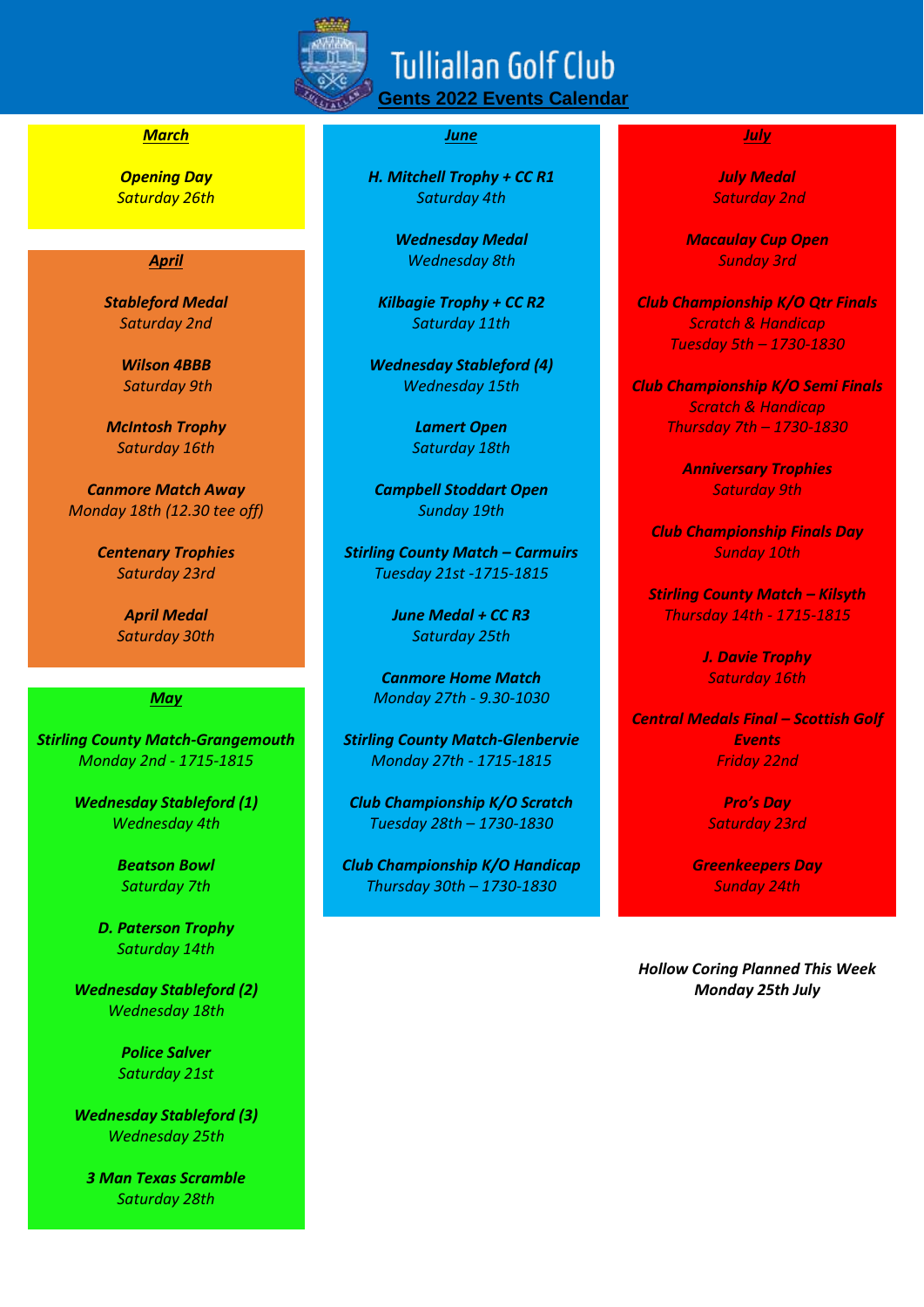

*Wednesday Stableford (5) September Medal Wednesday 3rd Saturday 3rd*

*Open Mixed Greensomes Wednesday Medal Sunday 7th Wednesday 7th*

## *August September*

*Texas Scramble Golf in Scotland Texas Scramble Saturday 6th Sunday 4th*

*August Medal Wednesday Stableford (6) Saturday 13th Wednesday 14th*

*Seniors Open Senior 3 Man Texas Scramble Open Wednesday 17th Thursday 15th*

*McRobert Thistle 36 Hole Championship R1 Saturday 20th Saturday 17th*

*4BBB Quaiches 36 Hole Championship R2 Saturday 27th Saturday 24th*

### *October*

*October Medal Saturday 1st*

*Medal and Medal Winners Final Saturday 8th*

> *Erskine Stableford Saturday 15th*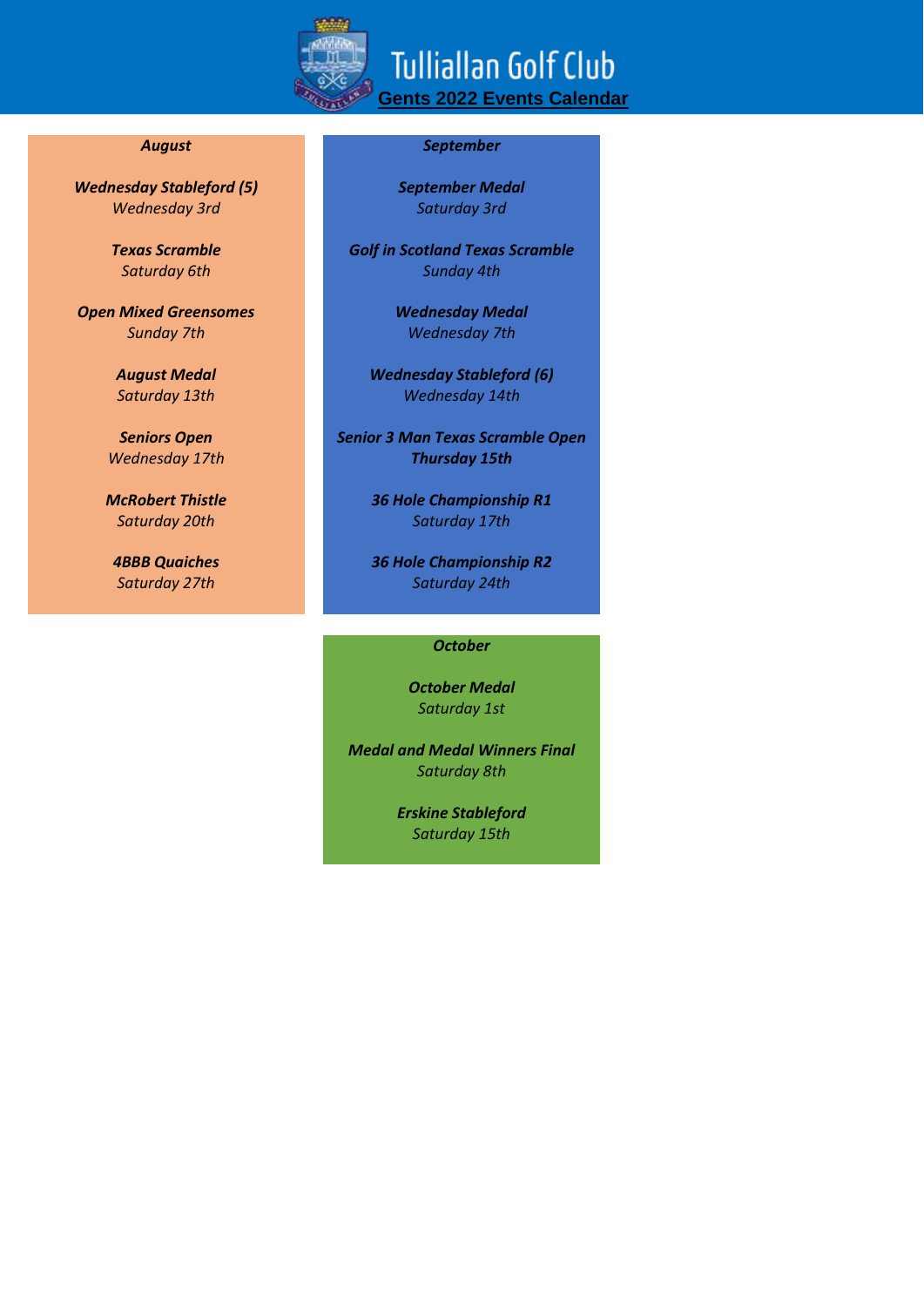

# *March May June*

*12 Hole Texas Scramble Craigalbert Match Presidents Plate Sunday 13th – 1024-1128 Monday 9th - 1715-1800 Sunday 5th – 1024-1128*

*Sunday 3rd – 1024-1128 Sunday 22nd – 1024-1128*

*13 Hole Medal (NC) Craigalbert Match Monday 13th – 1715-1800 Friday 8th – 0932-1020 & 1724-1756 Thursday 26th - 1715-1800*

*April Medal+All Winners Final (2021) Ladies Open Tri-Am Monday 20th – 1715-1800 Friday 15th - 0932-1020 & 1724-1756 Sunday 29th – 0900-1400*

*1st Round Rose Bowl Thursday 23rd – 1715-1800 Friday 22nd - 0932-1020&1724-1756*

*Sunday 24th - 1024-1128*

*Past Captain's Dinner Thursday 28th – 1900*

*Millennium Trophy Friday 29th - 0932-1020 & 1724-1756*

*Social Evening Coronation Foursomes 2nd Round Club Championship Friday 11th - 1900 Friday 6th - 0940-1020 & 1724-1756 Friday 3rd – 0932-1020 & 1724-1756*

*4 Ball Better Ball May Medal Tulliallan Salver Sunday 20th – 1024-1128 Friday 13th - 0932-1020 & 1724-1756 Monday 6th*

*Opening Day Dumyat Match Saturday 26th Monday 16th – 1715-1800 June Medal*

*Stableford Trophy April Friday 20th - 0932-1020 & 1724-1756 Seniors Trophy + 3rd Round Club*

*Sunday 10th - 1024-1128 Friday 27th - 0932-1020 & 1715-1800*

*0932-1100 / 1236-1356 / 1644-1748*

*Friday 10th - 0932-1020 & 1724-1756*

*Championship Russian Stableford Isobel Nealon Trophy Sunday 12th - 1024-1128*

*Dumyat Match*

*Margaret Penman Trophy Tri-Am Scramble 1st Round Club Championship Friday 17th - 0932-1020 & 1724-1756*

*Craigalbert Match*

*Dumay Match*

*June Stableford 2nd Round Rose Bowl Friday 24th - 0932-1020 & 1724-1756*